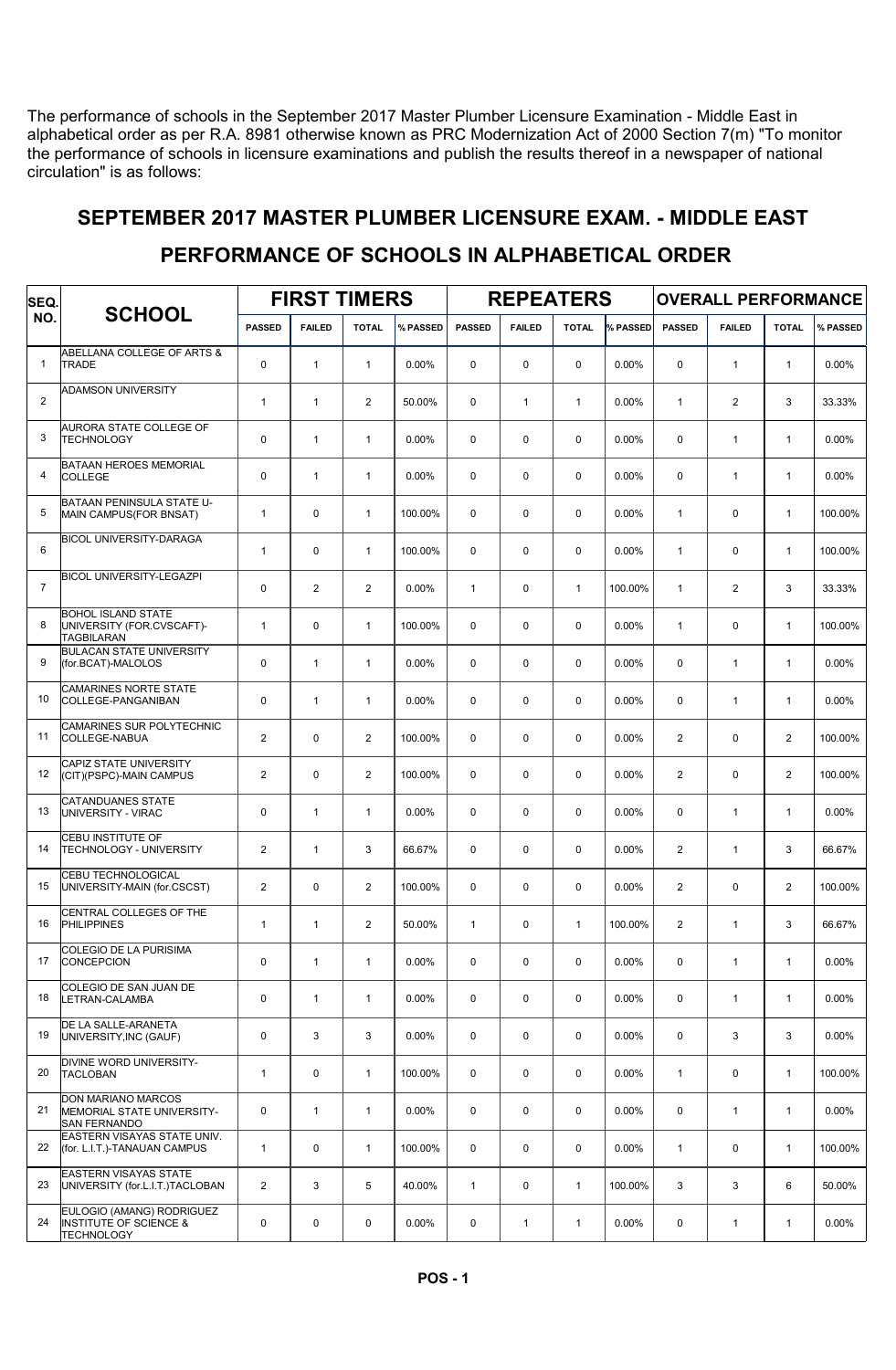# PERFORMANCE OF SCHOOLS IN ALPHABETICAL ORDER SEPTEMBER 2017 MASTER PLUMBER LICENSURE EXAM. - MIDDLE EAST

| SEQ. |                                                                                           | <b>FIRST TIMERS</b> |                |                |          |               |               | <b>REPEATERS</b> |          | <b>OVERALL PERFORMANCE</b> |                |                |          |  |
|------|-------------------------------------------------------------------------------------------|---------------------|----------------|----------------|----------|---------------|---------------|------------------|----------|----------------------------|----------------|----------------|----------|--|
| NO.  | <b>SCHOOL</b>                                                                             | <b>PASSED</b>       | <b>FAILED</b>  | <b>TOTAL</b>   | % PASSED | <b>PASSED</b> | <b>FAILED</b> | <b>TOTAL</b>     | % PASSED | <b>PASSED</b>              | <b>FAILED</b>  | <b>TOTAL</b>   | % PASSED |  |
| 25   | FAR EASTERN UNIVERSITY-<br><b>NICANOR REYES MEDICAL</b><br><b>FOUNDATION</b>              | $\mathbf{1}$        | $\Omega$       | $\mathbf{1}$   | 100.00%  | $\Omega$      | $\mathbf{1}$  | $\mathbf{1}$     | 0.00%    | $\mathbf{1}$               | $\mathbf{1}$   | $\overline{2}$ | 50.00%   |  |
| 26   | <b>FEATI UNIVERSITY</b>                                                                   | $\overline{2}$      | $\Omega$       | $\overline{2}$ | 100.00%  | $\Omega$      | $\mathbf 0$   | $\mathbf 0$      | 0.00%    | $\overline{2}$             | $\mathbf{0}$   | $\overline{2}$ | 100.00%  |  |
| 27   | <b>GARCIA COLLEGE OF</b><br><b>TECHNOLOGY</b>                                             | 0                   | $\mathbf{1}$   | $\mathbf{1}$   | 0.00%    | $\mathbf 0$   | $\mathbf 0$   | $\mathbf 0$      | 0.00%    | $\mathbf 0$                | $\mathbf{1}$   | $\mathbf{1}$   | 0.00%    |  |
| 28   | HINATUAN SOUTHERN COLLEGE<br>(for.USP)                                                    | 0                   | $\mathbf 0$    | $\mathsf 0$    | 0.00%    | $\mathbf 0$   | $\mathbf{1}$  | $\mathbf{1}$     | 0.00%    | 0                          | $\mathbf{1}$   | $\mathbf{1}$   | 0.00%    |  |
| 29   | ILOILO SCIENCE & TECH.<br>UNIV.(FOR WVCST)-MAIN CAMPUS                                    | 0                   | $\mathbf{1}$   | $\mathbf{1}$   | 0.00%    | $\mathbf 0$   | $\pmb{0}$     | $\mathbf 0$      | 0.00%    | 0                          | $\mathbf{1}$   | $\mathbf{1}$   | 0.00%    |  |
| 30   | LA CARLOTA CITY COMMUNITY<br><b>COLLEGE</b>                                               | $\mathbf 0$         | $\mathbf{1}$   | $\mathbf{1}$   | 0.00%    | $\mathbf 0$   | $\pmb{0}$     | $\mathbf 0$      | 0.00%    | 0                          | $\mathbf{1}$   | $\mathbf{1}$   | 0.00%    |  |
| 31   | <b>LAGUNA STATE POLYTECHNIC</b><br>UNIV-STA CRUZ (LSPC)                                   | $\mathbf{1}$        | $\mathbf 0$    | $\mathbf{1}$   | 100.00%  | $\mathbf 0$   | $\mathbf 0$   | $\mathbf 0$      | 0.00%    | $\mathbf{1}$               | 0              | $\mathbf{1}$   | 100.00%  |  |
| 32   | <b>EYTE COLLEGES</b>                                                                      | $\mathbf 0$         | $\overline{1}$ | $\mathbf{1}$   | 0.00%    | $\Omega$      | $\mathbf 0$   | $\mathbf 0$      | 0.00%    | $\mathbf 0$                | $\mathbf{1}$   | $\mathbf{1}$   | 0.00%    |  |
| 33   | LYCEUM OF THE PHILIPPINES<br>UNIVERSITY-BATANGAS.INC                                      | $\mathbf{1}$        | $\Omega$       | $\mathbf{1}$   | 100.00%  | $\Omega$      | $\mathbf 0$   | $\Omega$         | 0.00%    | $\mathbf{1}$               | 0              | $\mathbf{1}$   | 100.00%  |  |
| 34   | MANUEL QUEZON COLLEGE                                                                     | $\mathbf{1}$        | $\Omega$       | $\mathbf{1}$   | 100.00%  | $\Omega$      | $\mathbf 0$   | $\mathbf 0$      | 0.00%    | $\mathbf{1}$               | $\Omega$       | $\mathbf{1}$   | 100.00%  |  |
| 35   | MANUEL S. ENVERGA UNIV.<br>FOUNDATION-LUCENA CITY                                         | 0                   | $\mathbf{1}$   | $\mathbf{1}$   | 0.00%    | $\mathbf 0$   | $\mathbf{1}$  | $\mathbf{1}$     | 0.00%    | 0                          | $\overline{2}$ | $\mathbf{2}$   | 0.00%    |  |
| 36   | MAPUA INSTITUTE OF<br>TECHNOLOGY-MANILA                                                   | 3                   | 3              | 6              | 50.00%   | $\mathbf 0$   | $\pmb{0}$     | $\mathbf 0$      | 0.00%    | 3                          | 3              | 6              | 50.00%   |  |
| 37   | <b>MARIANO MARCOS STATE</b><br>UNIVERSITY-BATAC                                           | $\mathbf 0$         | $\mathbf{1}$   | $\mathbf{1}$   | 0.00%    | $\mathbf 0$   | $\pmb{0}$     | $\mathbf 0$      | 0.00%    | 0                          | $\mathbf{1}$   | $\mathbf{1}$   | 0.00%    |  |
| 38   | <b>MARIANO MARCOS STATE</b><br>UNIVERSITY-LAOAG-COLL. OF<br><b>TECHNOLOGY</b>             | 0                   | $\mathbf{1}$   | $\mathbf{1}$   | 0.00%    | $\Omega$      | $\mathbf 0$   | $\mathbf 0$      | 0.00%    | 0                          | $\mathbf{1}$   | $\mathbf{1}$   | 0.00%    |  |
| 39   | MARTINEZ MEMORIAL COLLEGE                                                                 | 0                   | $\mathbf{1}$   | $\mathbf{1}$   | 0.00%    | $\mathbf 0$   | $\mathbf 0$   | $\mathbf 0$      | 0.00%    | 0                          | $\mathbf{1}$   | $\mathbf{1}$   | 0.00%    |  |
| 40   | MINDANAO POLYTECHNIC STATE<br>COLLEGE (DMMMPSC)                                           | $\mathbf{1}$        | $\Omega$       | $\mathbf{1}$   | 100.00%  | $\Omega$      | $\mathbf 0$   | $\Omega$         | 0.00%    | $\mathbf{1}$               | 0              | $\mathbf{1}$   | 100.00%  |  |
| 41   | MINDANAO STATE UNIVERSITY-<br><b>MARAWI CITY</b>                                          | $\mathbf{1}$        | $\mathbf 0$    | $\mathbf{1}$   | 100.00%  | $\mathbf 0$   | 0             | 0                | 0.00%    | $\mathbf{1}$               | 0              | $\mathbf{1}$   | 100.00%  |  |
| 42   | MINDANAO UNIVERSITY OF<br><b>SCIENCE AND TECHNOLOGY</b>                                   | 0                   | $\mathbf 0$    | $\mathbf 0$    | 0.00%    | $\mathbf 0$   | $\mathbf{1}$  | $\mathbf{1}$     | 0.00%    | 0                          | $\mathbf{1}$   | $\mathbf{1}$   | 0.00%    |  |
| 43   | <b>MISAMIS ORIENTAL STATE</b><br><b>COLLEGE OF AGRICULTURE &amp;</b><br><b>TECHNOLOGY</b> | 0                   | $\mathsf 0$    | 0              | 0.00%    | $\mathsf 0$   | $\mathbf{1}$  | $\mathbf{1}$     | 0.00%    | 0                          | $\mathbf{1}$   | $\mathbf{1}$   | 0.00%    |  |
| 44   | MISAMIS UNIVERSITY-OZAMIS CITY                                                            | $\mathbf{1}$        | $\mathbf 0$    | $\mathbf{1}$   | 100.00%  | $\mathbf 0$   | $\pmb{0}$     | $\mathbf 0$      | 0.00%    | $\mathbf{1}$               | 0              | $\mathbf{1}$   | 100.00%  |  |
| 45   | NATIONAL UNIVERSITY-MANILA                                                                | 0                   | $\mathbf{1}$   | $\mathbf{1}$   | 0.00%    | $\mathbf 0$   | $\mathbf{1}$  | $\mathbf{1}$     | 0.00%    | 0                          | $\overline{2}$ | $\overline{2}$ | $0.00\%$ |  |
| 46   | NORTHWESTERN UNIVERSITY                                                                   | $\mathbf{1}$        | $\mathbf 0$    | $\mathbf{1}$   | 100.00%  | $\mathbf 0$   | $\mathbf 0$   | $\mathbf 0$      | 0.00%    | $\mathbf{1}$               | 0              | $\mathbf{1}$   | 100.00%  |  |
| 47   | NOTRE DAME OF DADIANGAS<br>UNIVERSITY, INC                                                | $\mathbf{1}$        | $\mathbf 0$    | $\mathbf{1}$   | 100.00%  | $\mathbf 0$   | $\pmb{0}$     | $\mathbf 0$      | 0.00%    | $\mathbf{1}$               | 0              | $\mathbf{1}$   | 100.00%  |  |
| 48   | NOTRE DAME UNIVERSITY                                                                     | 0                   | $\mathbf{1}$   | $\mathbf{1}$   | 0.00%    | $\mathbf 0$   | $\pmb{0}$     | $\mathbf 0$      | 0.00%    | 0                          | $\mathbf{1}$   | $\mathbf{1}$   | 0.00%    |  |
| 49   | NUEVA ECIJA UNIVERSITY OF<br><b>SCIENCE &amp; TECHNOLOGY-</b><br>CABANATUAN)              | 3                   | $\mathbf{1}$   | 4              | 75.00%   | $\mathsf 0$   | $\pmb{0}$     | 0                | 0.00%    | 3                          | $\mathbf{1}$   | $\overline{4}$ | 75.00%   |  |
| 50   | NUEVA VIZCAYA STATE<br>UNIVERSITY (NVSIT)-BAYOMBONG                                       | 0                   | $\mathbf 0$    | $\mathbf 0$    | 0.00%    | $\mathbf{1}$  | $\pmb{0}$     | $\mathbf{1}$     | 100.00%  | $\mathbf{1}$               | 0              | $\mathbf{1}$   | 100.00%  |  |
| 51   | PAMANTASAN NG LUNGSOD NG<br><b>MAYNILA</b>                                                | 0                   | $\mathbf 0$    | 0              | 0.00%    | $\mathsf 0$   | $\mathbf{1}$  | $\mathbf{1}$     | 0.00%    | 0                          | $\mathbf{1}$   | $\mathbf{1}$   | $0.00\%$ |  |
| 52   | PANGASINAN STATE UNIVERSITY-<br><b>URDANETA</b>                                           | 0                   | $\mathbf{1}$   | $\mathbf{1}$   | 0.00%    | $\mathbf{1}$  | $\pmb{0}$     | $\mathbf{1}$     | 100.00%  | $\mathbf{1}$               | $\mathbf{1}$   | $\overline{2}$ | 50.00%   |  |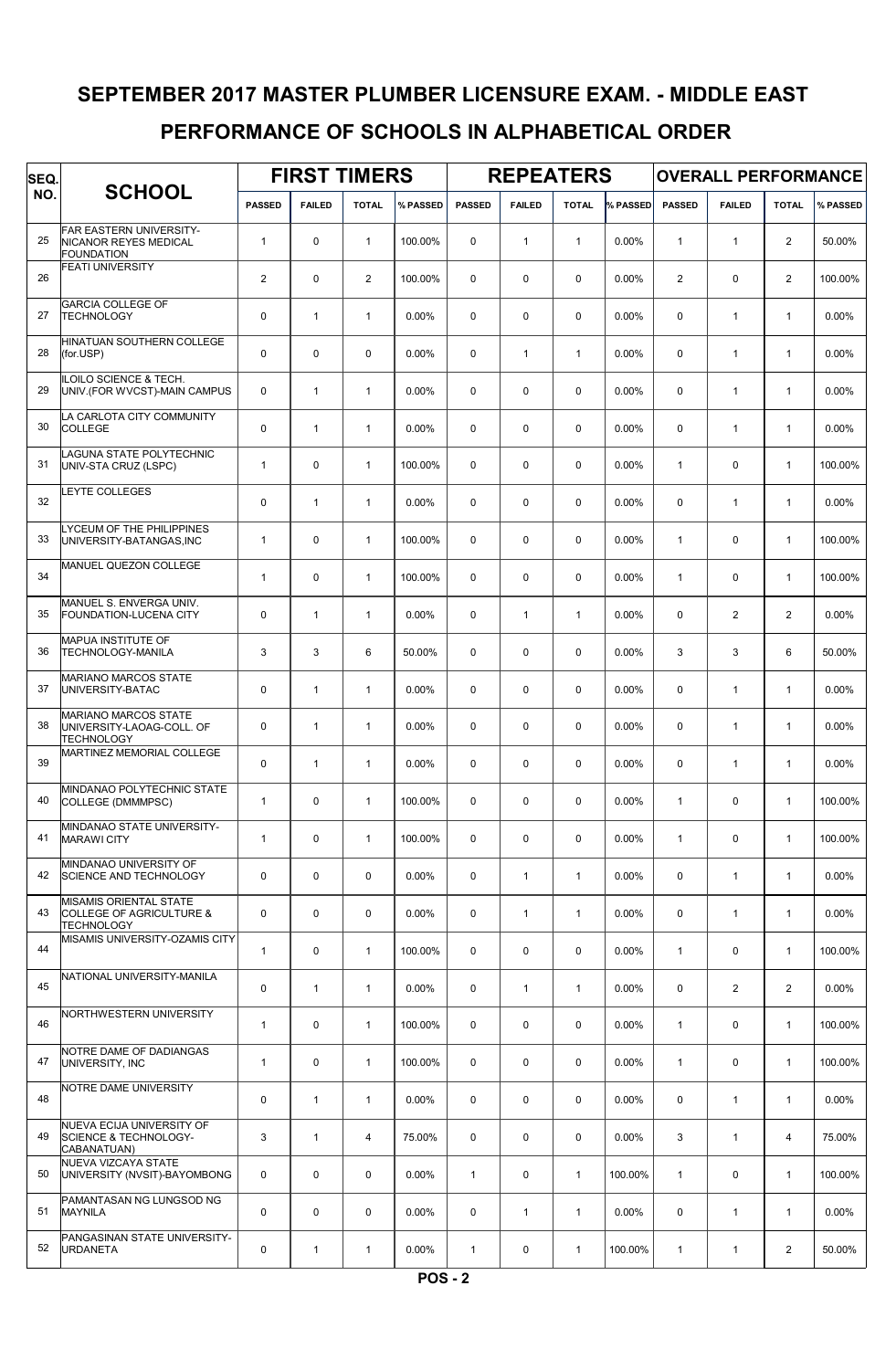# PERFORMANCE OF SCHOOLS IN ALPHABETICAL ORDER SEPTEMBER 2017 MASTER PLUMBER LICENSURE EXAM. - MIDDLE EAST

| SEQ. | <b>SCHOOL</b>                                                    | <b>FIRST TIMERS</b> |                |                |          |               | <b>REPEATERS</b> |              |          | <b>OVERALL PERFORMANCE</b> |                |                |          |  |
|------|------------------------------------------------------------------|---------------------|----------------|----------------|----------|---------------|------------------|--------------|----------|----------------------------|----------------|----------------|----------|--|
| NO.  |                                                                  | <b>PASSED</b>       | <b>FAILED</b>  | <b>TOTAL</b>   | % PASSED | <b>PASSED</b> | <b>FAILED</b>    | <b>TOTAL</b> | % PASSED | <b>PASSED</b>              | <b>FAILED</b>  | <b>TOTAL</b>   | % PASSED |  |
| 53   | POLYTECHNIC UNIVERSITY OF<br>THE PHILIPPINES-MAIN-STA. MESA      | 0                   | $\mathbf{1}$   | $\mathbf{1}$   | 0.00%    | $\Omega$      | $\mathbf 0$      | $\mathbf 0$  | 0.00%    | 0                          | $\mathbf{1}$   | $\mathbf{1}$   | 0.00%    |  |
| 54   | POLYTECHNIC UNIVERSITY OF<br>THE PHILIPPINES-TAGUIG              | $\mathbf{1}$        | $\mathbf{1}$   | $\overline{2}$ | 50.00%   | $\Omega$      | $\mathbf 0$      | $\mathbf 0$  | 0.00%    | $\mathbf{1}$               | $\mathbf{1}$   | $\overline{2}$ | 50.00%   |  |
| 55   | RIZAL TECHNOLOGICAL<br><b>UNIVERSITY</b>                         | 0                   | $\overline{2}$ | $\overline{2}$ | 0.00%    | $\mathbf 0$   | $\mathbf 0$      | $\mathbf 0$  | 0.00%    | 0                          | $\overline{2}$ | $\overline{2}$ | 0.00%    |  |
| 56   | ROMBLON STATE UNIV.(FOR<br>ROMBLON S.C.)- ODIONGAN               | $\mathbf{1}$        | $\mathbf 0$    | $\mathbf{1}$   | 100.00%  | $\mathbf 0$   | $\mathbf 0$      | $\mathbf 0$  | 0.00%    | $\mathbf{1}$               | 0              | $\mathbf{1}$   | 100.00%  |  |
| 57   | SAINT ANTHONY'S COLLEGE-<br><b>ANTIQUE</b>                       | 0                   | $\mathbf{1}$   | $\mathbf{1}$   | 0.00%    | $\mathbf 0$   | 0                | $\mathbf 0$  | 0.00%    | 0                          | $\mathbf{1}$   | $\mathbf{1}$   | 0.00%    |  |
| 58   | SAINT LOUIS UNIVERSITY                                           | 0                   | $\mathbf{1}$   | $\mathbf{1}$   | 0.00%    | $\mathbf 0$   | 0                | $\mathbf 0$  | 0.00%    | 0                          | $\mathbf{1}$   | $\mathbf{1}$   | 0.00%    |  |
| 59   | <b>SAINT MARY'S UNIVERSITY</b>                                   | $\mathbf{1}$        | $\mathbf 0$    | $\mathbf{1}$   | 100.00%  | $\mathbf 0$   | $\mathbf 0$      | $\mathbf 0$  | 0.00%    | $\mathbf{1}$               | 0              | $\mathbf{1}$   | 100.00%  |  |
| 60   | SAINT PETER'S COLLEGE-ILIGAN<br><b>CITY</b>                      | $\mathbf 0$         | $\mathbf{1}$   | $\mathbf{1}$   | 0.00%    | $\Omega$      | $\mathbf 0$      | $\Omega$     | 0.00%    | 0                          | $\mathbf{1}$   | $\mathbf{1}$   | 0.00%    |  |
| 61   | <b>SECONDARY SCHOOL</b>                                          | $\mathbf 0$         | $\Omega$       | $\mathbf 0$    | 0.00%    | $\Omega$      | $\mathbf{1}$     | $\mathbf{1}$ | 0.00%    | 0                          | $\mathbf{1}$   | $\mathbf{1}$   | 0.00%    |  |
| 62   | SORSOGON STATE COLLEGE-<br><b>SORSOGON</b>                       | 0                   | $\mathbf{1}$   | $\mathbf{1}$   | 0.00%    | $\mathbf{1}$  | $\mathbf 0$      | $\mathbf{1}$ | 100.00%  | $\mathbf{1}$               | $\mathbf{1}$   | $\overline{2}$ | 50.00%   |  |
| 63   | <b>SOUTHERN LEYTE STATE</b><br>UNIVERSITY (SLSCST)-SOGOD         | 0                   | $\mathbf{1}$   | $\mathbf{1}$   | 0.00%    | $\mathbf 0$   | $\mathbf 0$      | $\mathbf 0$  | 0.00%    | 0                          | $\mathbf{1}$   | $\mathbf{1}$   | 0.00%    |  |
| 64   | <b>SOUTHERN LUZON STATE</b><br>UNIVERSITY-LUCBAN (SLPC)          | 0                   | $\mathbf 0$    | $\mathbf 0$    | 0.00%    | $\mathbf 0$   | $\mathbf{1}$     | $\mathbf{1}$ | 0.00%    | 0                          | $\mathbf{1}$   | $\mathbf{1}$   | 0.00%    |  |
| 65   | <b>TARLAC STATE UNIVERSITY</b><br>(TARLAC COLLEGE OF TECH.)      | 0                   | $\overline{2}$ | $\overline{2}$ | 0.00%    | $\mathbf 0$   | $\mathbf 0$      | $\mathbf 0$  | 0.00%    | 0                          | $\overline{2}$ | $\overline{2}$ | 0.00%    |  |
| 66   | TECHNOLOGICAL INSTITUTE OF<br>THE PHILIPPINES-MANILA             | 0                   | $\mathbf{1}$   | $\mathbf{1}$   | 0.00%    | $\Omega$      | $\mathbf 0$      | $\mathbf 0$  | 0.00%    | 0                          | $\mathbf{1}$   | $\mathbf{1}$   | 0.00%    |  |
| 67   | <b>TECHNOLOGICAL INSTITUTE OF</b><br>THE PHILIPPINES-QUEZON CITY | $\mathbf{1}$        | $\overline{4}$ | 5              | 20.00%   | $\Omega$      | $\mathbf 0$      | $\mathbf 0$  | 0.00%    | $\mathbf{1}$               | 4              | 5              | 20.00%   |  |
| 68   | TECHNOLOGICAL UNIVERSITY OF<br>THE PHILIPPINES-MANILA            | 0                   | $\overline{2}$ | 2              | 0.00%    | $\Omega$      | $\mathbf{1}$     | $\mathbf{1}$ | 0.00%    | 0                          | 3              | 3              | 0.00%    |  |
| 69   | TECHNOLOGICAL UNIVERSITY OF<br><b>THE PHILIPPINES-TAGUIG</b>     | 0                   | 0              | 0              | 0.00%    | $\mathbf{1}$  | 0                | $\mathbf{1}$ | 100.00%  | $\mathbf{1}$               | 0              | $\mathbf{1}$   | 100.00%  |  |
| 70   | TECHNOLOGICAL UNIVERSITY OF<br><b>THE PHILIPPINES-VISAYAS</b>    | $\mathbf{1}$        | $\mathbf 0$    | $\mathbf{1}$   | 100.00%  | $\mathbf 0$   | 0                | $\mathbf 0$  | 0.00%    | $\mathbf{1}$               | 0              | $\mathbf{1}$   | 100.00%  |  |
| 71   | UNIVERSITY OF CEBU                                               | $\mathbf{1}$        | $\mathbf{1}$   | $\overline{2}$ | 50.00%   | $\mathbf{1}$  | 0                | $\mathbf{1}$ | 100.00%  | $\overline{2}$             | $\mathbf{1}$   | 3              | 66.67%   |  |
| 72   | UNIVERSITY OF CEBU IN<br>LAPULAPU & MANDAUE                      | 0                   | $\mathbf{1}$   | $\mathbf{1}$   | 0.00%    | 0             | 0                | $\mathbf 0$  | 0.00%    | 0                          | $\mathbf{1}$   | $\mathbf{1}$   | 0.00%    |  |
| 73   | UNIVERSITY OF EASTERN<br><b>PHILIPPINES-CATARMAN</b>             | $\mathbf{1}$        | $\mathbf 0$    | $\mathbf{1}$   | 100.00%  | $\mathbf 0$   | $\mathbf{1}$     | $\mathbf{1}$ | 0.00%    | $\mathbf{1}$               | $\mathbf{1}$   | $\overline{2}$ | 50.00%   |  |
| 74   | UNIVERSITY OF ILOILO                                             | $\mathbf{1}$        | $\mathbf 0$    | $\mathbf{1}$   | 100.00%  | $\mathbf 0$   | $\mathbf 0$      | $\mathbf 0$  | 0.00%    | $\mathbf{1}$               | 0              | $\mathbf{1}$   | 100.00%  |  |
| 75   | UNIVERSITY OF MINDANAO-<br>DAVAO CITY                            | $\overline{2}$      | $\mathbf{1}$   | 3              | 66.67%   | 0             | $\mathbf 0$      | $\mathbf 0$  | 0.00%    | $\overline{2}$             | $\mathbf{1}$   | 3              | 66.67%   |  |
| 76   | UNIVERSITY OF NUEVA CACERES                                      | $\mathbf{1}$        | 4              | 5              | 20.00%   | 0             | $\mathbf{1}$     | $\mathbf{1}$ | 0.00%    | $\mathbf{1}$               | 5              | 6              | 16.67%   |  |
| 77   | UNIVERSITY OF PANGASINAN                                         | 0                   | $\mathbf 0$    | 0              | $0.00\%$ | 0             | $\mathbf{1}$     | $\mathbf{1}$ | 0.00%    | 0                          | $\mathbf{1}$   | $\mathbf{1}$   | 0.00%    |  |
| 78   | UNIVERSITY OF PERPETUAL HELP<br><b>RIZAL-CALAMBA CAMPUS</b>      | $\mathbf{1}$        | $\mathbf 0$    | $\mathbf{1}$   | 100.00%  | $\mathbf 0$   | 0                | 0            | 0.00%    | $\mathbf{1}$               | 0              | $\mathbf{1}$   | 100.00%  |  |
| 79   | UNIVERSITY OF PERPETUAL HELP<br><b>SYSTEM DALTA-LAS PINAS</b>    | 0                   | $\mathbf{1}$   | $\mathbf{1}$   | $0.00\%$ | $\mathbf{1}$  | 0                | $\mathbf{1}$ | 100.00%  | $\mathbf{1}$               | $\mathbf{1}$   | $\overline{2}$ | 50.00%   |  |
| 80   | UNIVERSITY OF PERPETUAL HELP<br>SYSTEM-LAGUNA                    | 0                   | $\mathbf{1}$   | $\mathbf{1}$   | 0.00%    | 0             | 0                | 0            | 0.00%    | 0                          | $\mathbf{1}$   | $\mathbf{1}$   | $0.00\%$ |  |